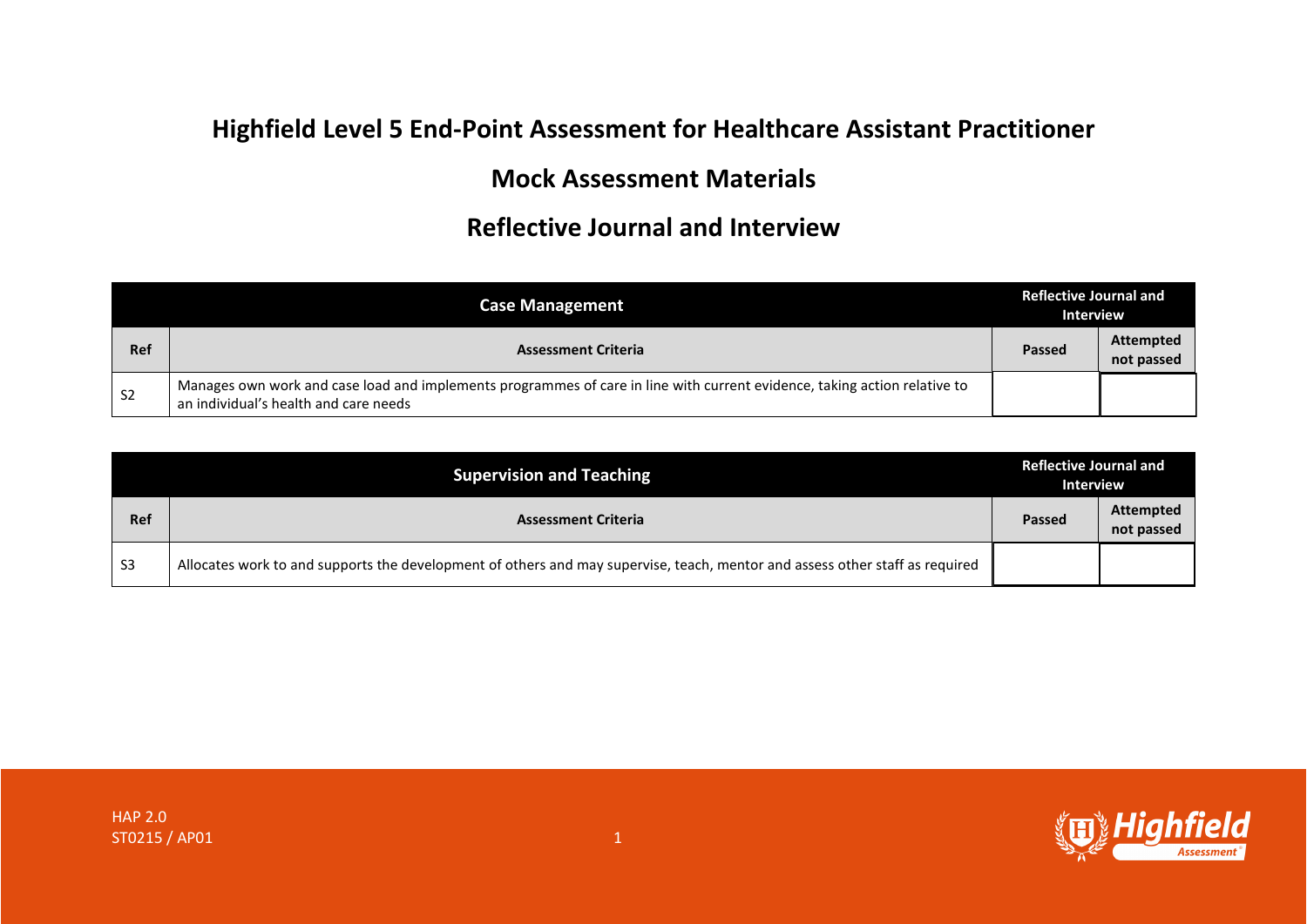| <b>Assessment of Behaviours</b> |                                                                                                           | <b>Reflective Journal and</b><br><b>Interview</b> |                         |
|---------------------------------|-----------------------------------------------------------------------------------------------------------|---------------------------------------------------|-------------------------|
| <b>Ref</b>                      | <b>Assessment Criteria</b>                                                                                | <b>Passed</b>                                     | Attempted<br>not passed |
| <b>B1</b>                       | Dignity: Treat individuals with dignity, respecting individual's beliefs, culture, values and preferences |                                                   |                         |
| <b>B2</b>                       | <b>Respect:</b> Respect and adopt an empathetic approach                                                  |                                                   |                         |
| B <sub>3</sub>                  | Courage: Demonstrate courage to challenge areas of concern and work to best practice                      |                                                   |                         |
| <b>B4</b>                       | Adaptability: Be adaptable                                                                                |                                                   |                         |
| <b>B5</b>                       | <b>Discretion: Demonstrate discretion</b>                                                                 |                                                   |                         |

| <b>Assessment of Values</b> |                            | <b>Reflective Journal and</b><br><b>Interview</b> |                         |
|-----------------------------|----------------------------|---------------------------------------------------|-------------------------|
| Ref                         | <b>Assessment Criteria</b> | Passed                                            | Attempted<br>not passed |
| V <sub>1</sub>              | Honest                     |                                                   |                         |
| V <sub>2</sub>              | Caring                     |                                                   |                         |
| V <sub>3</sub>              | Compassionate              |                                                   |                         |
| V <sub>4</sub>              | Conscientious              |                                                   |                         |
| V <sub>5</sub>              | Committed                  |                                                   |                         |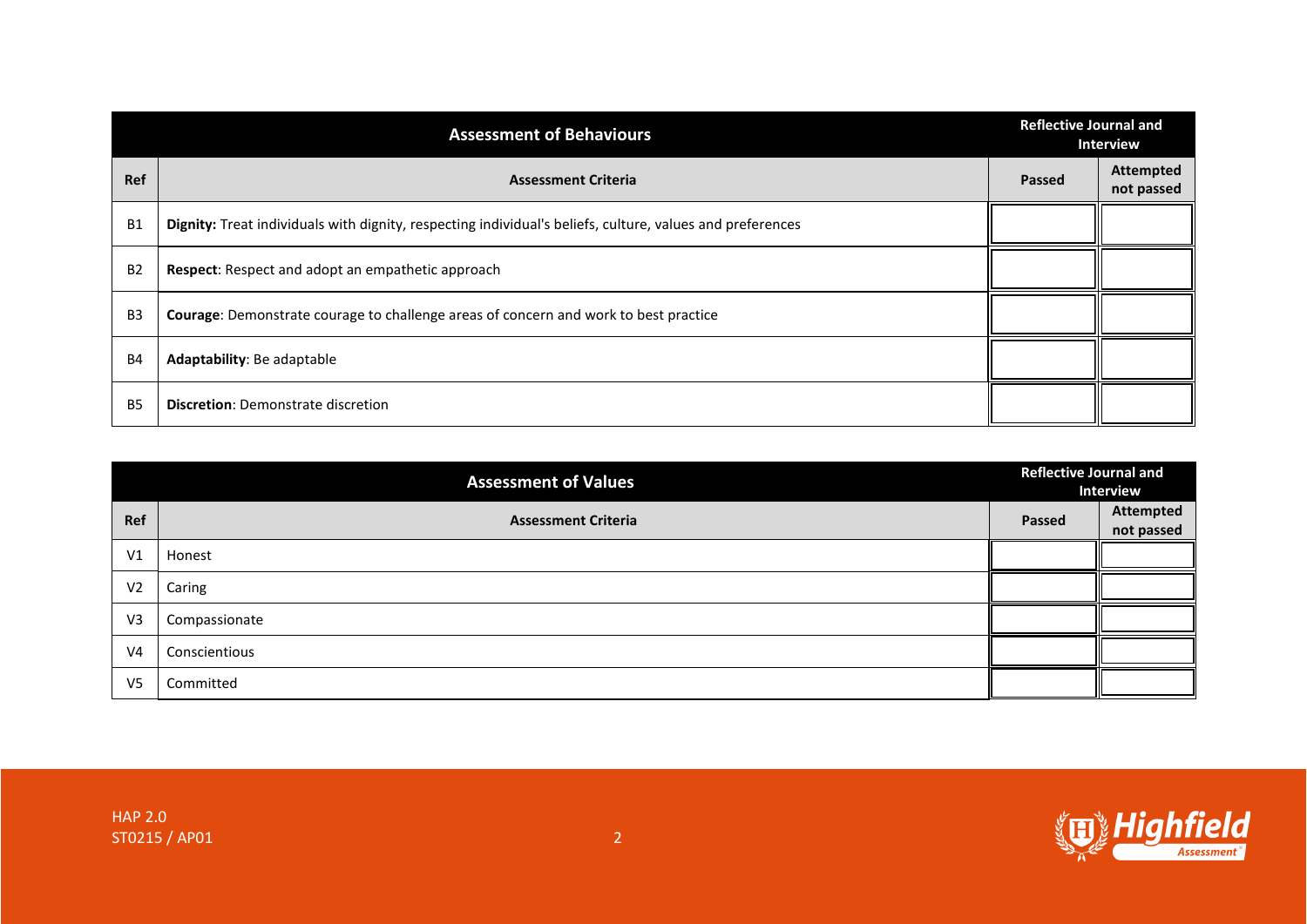| <b>Additional reflective Journal and Interview Pass Criteria</b> |                                                                                                         | <b>Reflective Journal and</b><br><b>Interview</b> |                                |
|------------------------------------------------------------------|---------------------------------------------------------------------------------------------------------|---------------------------------------------------|--------------------------------|
| <b>Ref</b>                                                       | <b>Assessment Criteria</b>                                                                              | Passed                                            | <b>Attempted</b><br>not passed |
| P <sub>1</sub>                                                   | The reflective journal content is organised and uses recognised referencing system.                     |                                                   |                                |
| P <sub>2</sub>                                                   | Uses appropriate language and sentence construction but with some inaccuracies in grammar and spelling. |                                                   |                                |
| P <sub>3</sub>                                                   | Is able to relate some concepts and theories to practice.                                               |                                                   |                                |
| P <sub>4</sub>                                                   | Makes satisfactory connections between learning and future practice.                                    |                                                   |                                |
| P <sub>5</sub>                                                   | Does not go outside word limit                                                                          |                                                   |                                |
| P <sub>6</sub>                                                   | Is able to engage in professional discussion and is able to provide evidence that supports practice.    |                                                   |                                |

|                | Reflective Journal and Interview Merit Criteria (additional to Pass criteria)                                                                     |        | <b>Reflective Journal and</b><br><b>Interview</b> |  |
|----------------|---------------------------------------------------------------------------------------------------------------------------------------------------|--------|---------------------------------------------------|--|
| <b>Ref</b>     | <b>Assessment Criteria</b>                                                                                                                        | Passed | <b>Attempted</b><br>not passed                    |  |
| M <sub>1</sub> | The reflective journal content is well organised.                                                                                                 |        |                                                   |  |
| M <sub>2</sub> | Accurate in grammar and spelling.                                                                                                                 |        |                                                   |  |
| M <sub>3</sub> | Makes good connections between learning and future practices.                                                                                     |        |                                                   |  |
| M4             | Able to engage in and actively take forward professional discussion.                                                                              |        |                                                   |  |
| M <sub>5</sub> | Provides evidence that demonstrates a good level of analysis and synthesis across the range of theories and concepts applied to<br>their practice |        |                                                   |  |